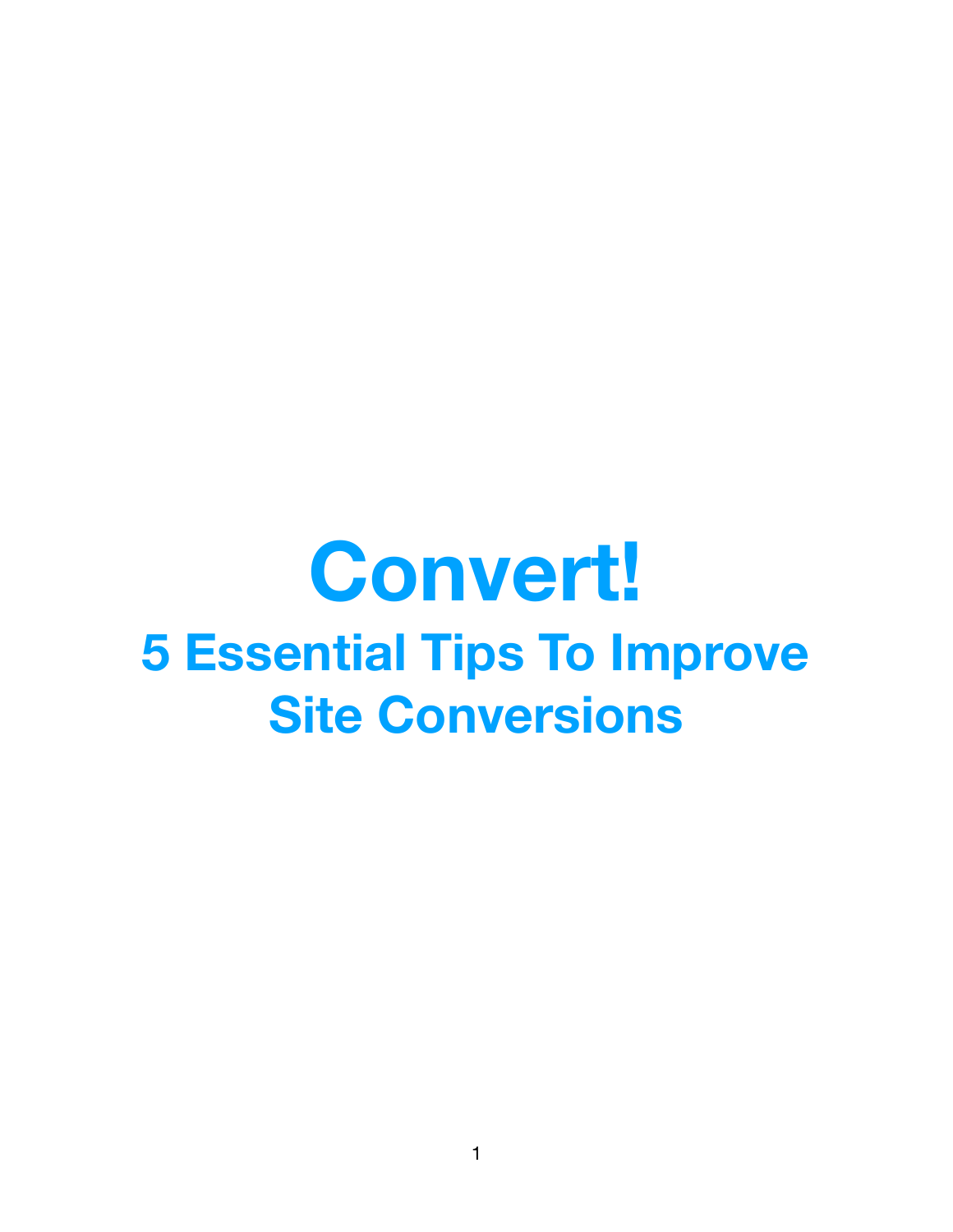## **Table Of Contents**

| <b>Introduction</b>                                                  | 3               |
|----------------------------------------------------------------------|-----------------|
| Top 5 Essential Elements Your Site Needs To Convert Customers        | 4               |
| <b>Website Conversion Essential #1: Responsive Design</b>            | 4               |
| Why It Matters                                                       | 5               |
| 3 Fundamentals of Responsive Web Design                              | 6               |
| <b>Website Conversion Essential #2: Fast Load Times</b>              | 8               |
| Why It Matters                                                       | 8               |
| What You Can Do About It                                             | 10              |
| Website Conversion Essential #3: Minimal Navigation                  | 11              |
| How To Optimize Your Site Navigation                                 | 12 <sub>2</sub> |
| Website Conversion Essential #4: Simple, Easy To Figure Out Info12   |                 |
| Other Ways To Use Copy And Info To Improve Conversions               | 13              |
| <b>Website Conversion Essential #5: Credibility And Social Proof</b> | 14              |
| How To Add More Credibility And Proof To Your Site                   | 14              |
| <b>Bringing It All Together - Analytics</b>                          | 18              |
| How To Get HotJar Installed For Free                                 | 19              |
| <b>Get Your Website Questions Answered</b>                           | 19              |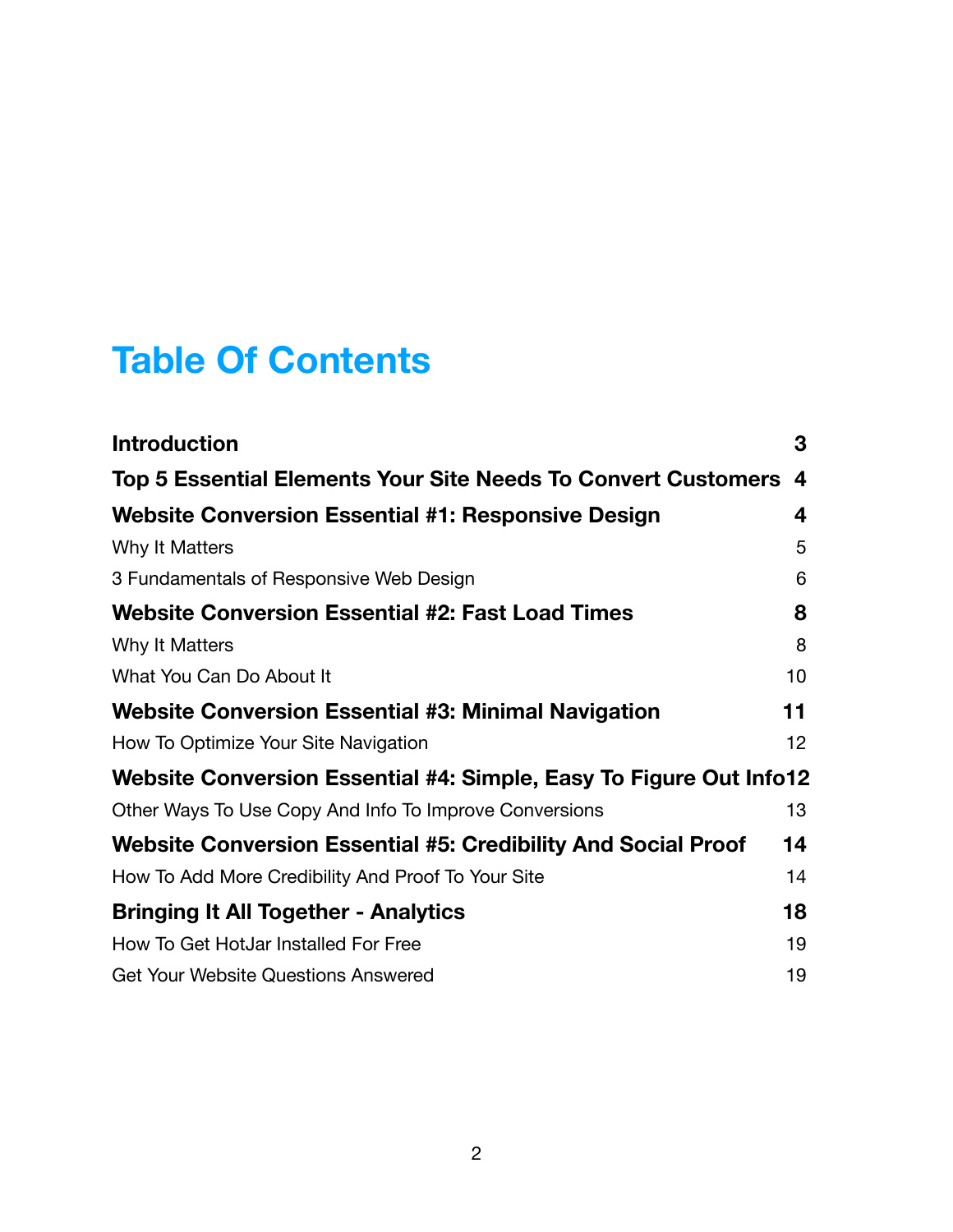## <span id="page-2-0"></span>**Introduction**

Thanks for visiting **PartnerAgency.co** and downloading a copy of this guide!

The fact you've done so shows you're serious about your online presence and making sure you have an effective website, so kudos for that!

Far too many people think simply getting any old site up is "good enough". But anyone can do that, which is good news for us.

Because by putting just a little extra thought into how your website looks and functions, you'll be miles ahead of everyone that just grabs a template and cobbles together a site with no real thought behind it.

The question, of course, is how you do that.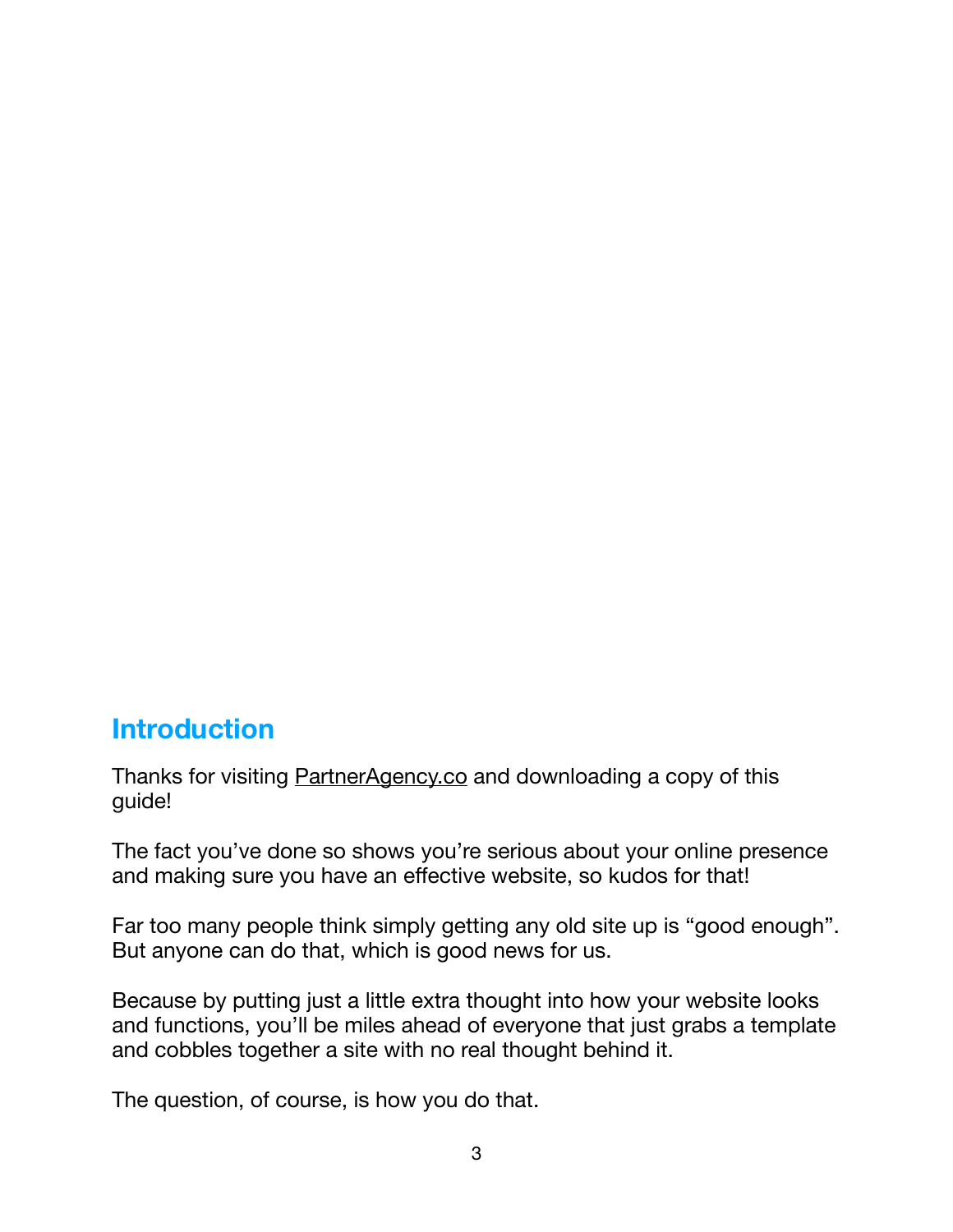In the following pages, we're going to explore a handful of ways to optimize your website to convert more visitors into loyal customers.

What exactly makes a conversion rate "great" depends on a lit of variables. So it's more important to measure against yourself and focus on continually optimizing your conversions to move them in the right direction.

By the end of reading these pages, you will have a better understanding of some of the fundamental ways to do exactly that.

We'll explore a handful of essential steps you can take to improve your website's ability to turn more visitor's into new leads and customers for your business.

With that said, be sure to save this guide in a convenient location to refer back to later.

And after reading, if you want to reach out with any questions or feedback, you can do so by visiting us again at [PartnerAgency.co.](http://PartnerAgency.co)

Let's get started!

## <span id="page-3-0"></span>**Top 5 Essential Elements Your Site Needs To Convert Customers**

In reality, there are countless ways to potentially improve your website conversion rates.

We're going to keep it simple here though, because by focusing on these five things, you will have a solid foundation to build upon.

## <span id="page-3-1"></span>**Website Conversion Essential #1: Responsive Design**

Responsive design simply refers to how well your website "responds" (is displayed) across multiple devices.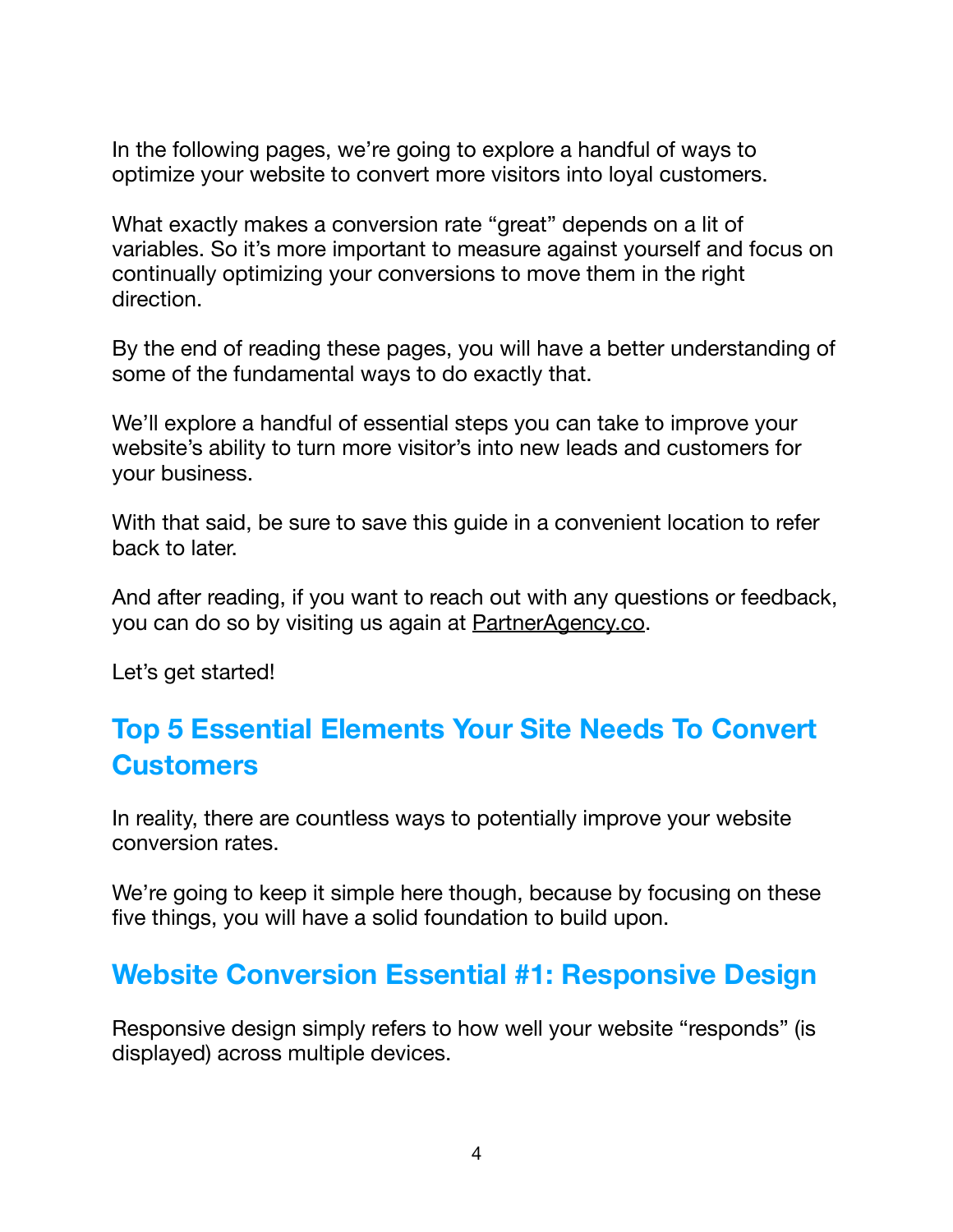For example, a mobile phone does not have the same amount of screen real estate that a desktop or laptop. So if your site is only designed for the latter, on mobile everything will be pushed together instead of neatly laid out.

## <span id="page-4-0"></span>**Why It Matters**

Back in April of 2015, Google unveiled a change to the way their search engine algorithm factored in a site's responsiveness.

The purpose of the update—nicknamed *Mobilegeddon*—did what you might expect:

It factored in a website's mobile presence into how well that site would potentially be ranked in search engines.

Which, overnight, meant thousands (maybe even millions), of sites were suddenly at a disadvantage until they adapted to meet Google's new standards.

On top of poor search engine rankings, a non-responsive site design causes a few other potential problems.

#### **Poor First Impressions and Less Credibility**

If someone comes to your site on a mobile device and your site isn't optimized, it doesn't matter how good your product and content are. You can pretty much kiss your conversion rate goodbye.

Every second that visitors have to pinch and zoom or scroll around to view what they need, is another second of frustration. And you only have a few seconds even with a SOLID website design to capture attention.

Consider this:

• There was a survey done by Nielsen that estimates a whopping 62% of average American consumers' browsing takes place on a smartphone or through mobile apps.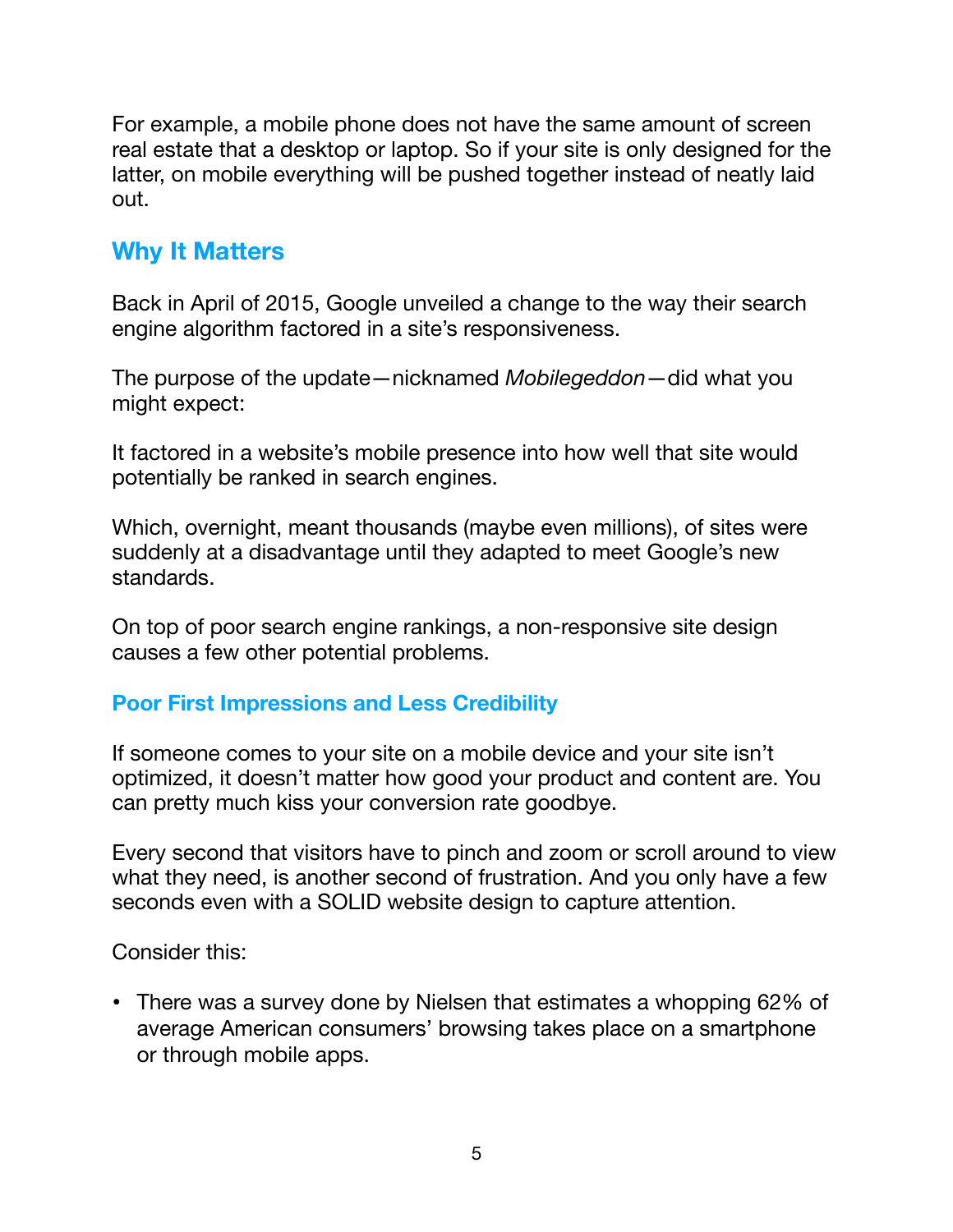- 38% of people will stop engaging with a site if the content and layout are unattractive (Source: Hubspot)
- It takes about 50 milliseconds for users to form an opinion about your site... (source: TandFOnline)
- 57% of internet users say they won't recommend a business with a poorly designed website on mobile... (source: SocPub)

#### **Poor Load Times**

We'll cover more about this later. When it comes to responsive vs nonresponsive sites, though, generally responsive sites will load faster.

Thanks to what goes into a responsive site (covered below), they take significantly less time to show up on any device.

#### **Lower Conversion Rates**

Naturally, the longer your site takes to load the more people will just jump ship before they've had time to look at what you have to show or offer.

By having a responsive design, visitors spend more time on your site which is a good first step in improving their experience and building trust.

And, of course, improving conversions!

So, what can you do to make your website more responsive?

## <span id="page-5-0"></span>**3 Fundamentals of Responsive Web Design**

To make your website responsive, you can focus on the same three core principles that we use here at PartnerAgency.

#### **1. Fluid Grids**

Picture this as the foundation of responsive design.

Grids in general allow you to set how elements on each page are laid out to make them more engaging and visually appealing.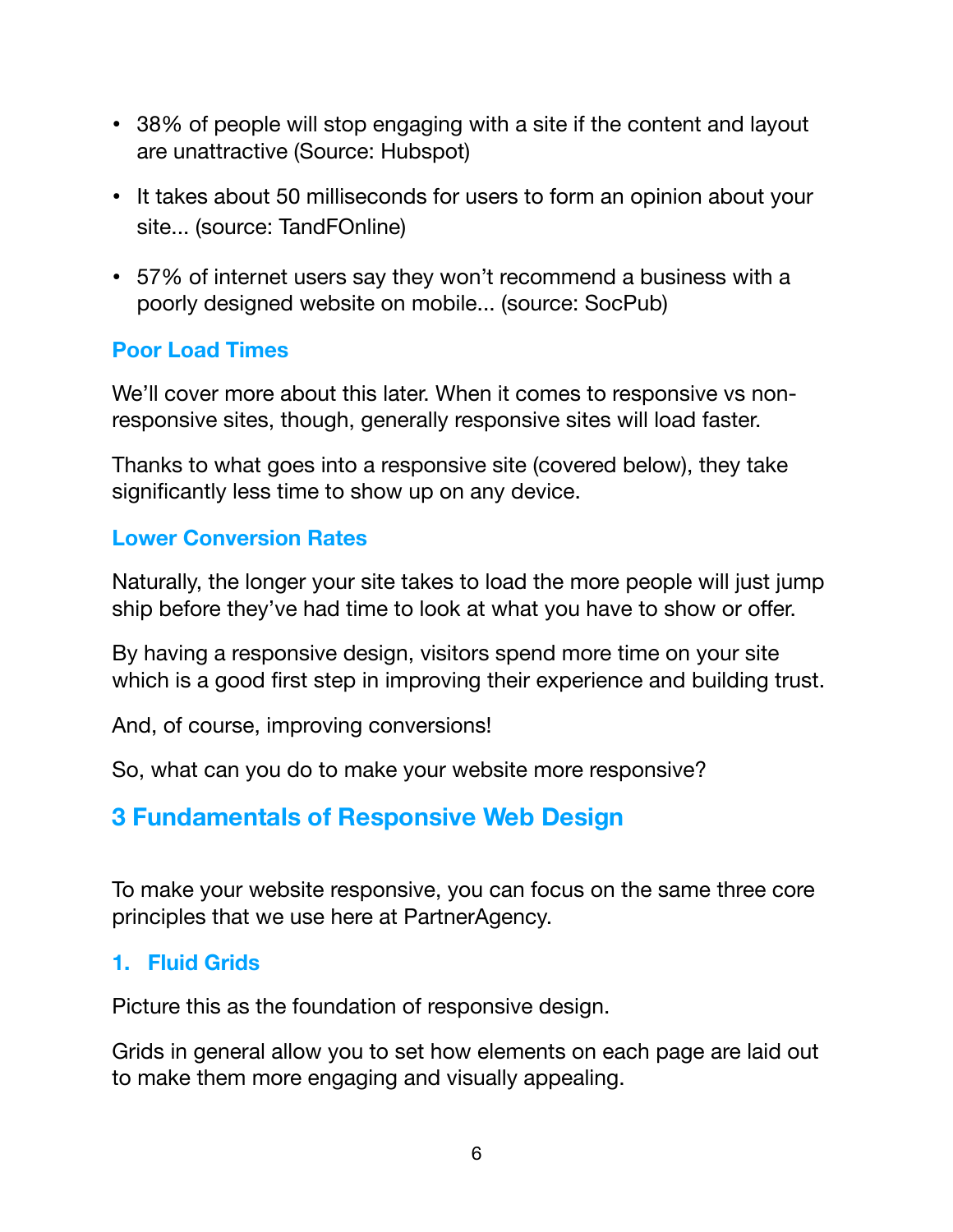Fluid grids take this a step further because they scale depending on the size of a visitor's screen and then work their magic to guarantee that all page elements fall in line.

#### **2. Responsive Images and Media**

In an ideal world, sites could be just plain ol' text.

It would certainly make responsive design easier, not to mention page load times faster.

Of course, that's not going to happen.

After all, we're pretty visual by nature and as the saying goes, "one picture is worth a thousand words." Still, dealing with images and videos can be a little tricky.

The most efficient way to deal with them is to rely on setting files to a maxwidth property (as opposed to just using the default resolution). Also, using the right padding and containers and then putting your media within that is recommended.

#### **3. Media Queries**

By using media queries, your site will be able to gather data that allows it to determine the size of the screen a visitor is using.

From there, with proper coding like mentioned above, your site can use this info to load different page styles depending on which is most appropriate.

A responsive site design will also generally include elements such as:

- Making text easy to read without requiring visitors to pinch and zoom.
- Not requiring horizontal scrolling, meaning everything fits on the screen.
- Leaving plenty of space around buttons or anything else that requires tapping.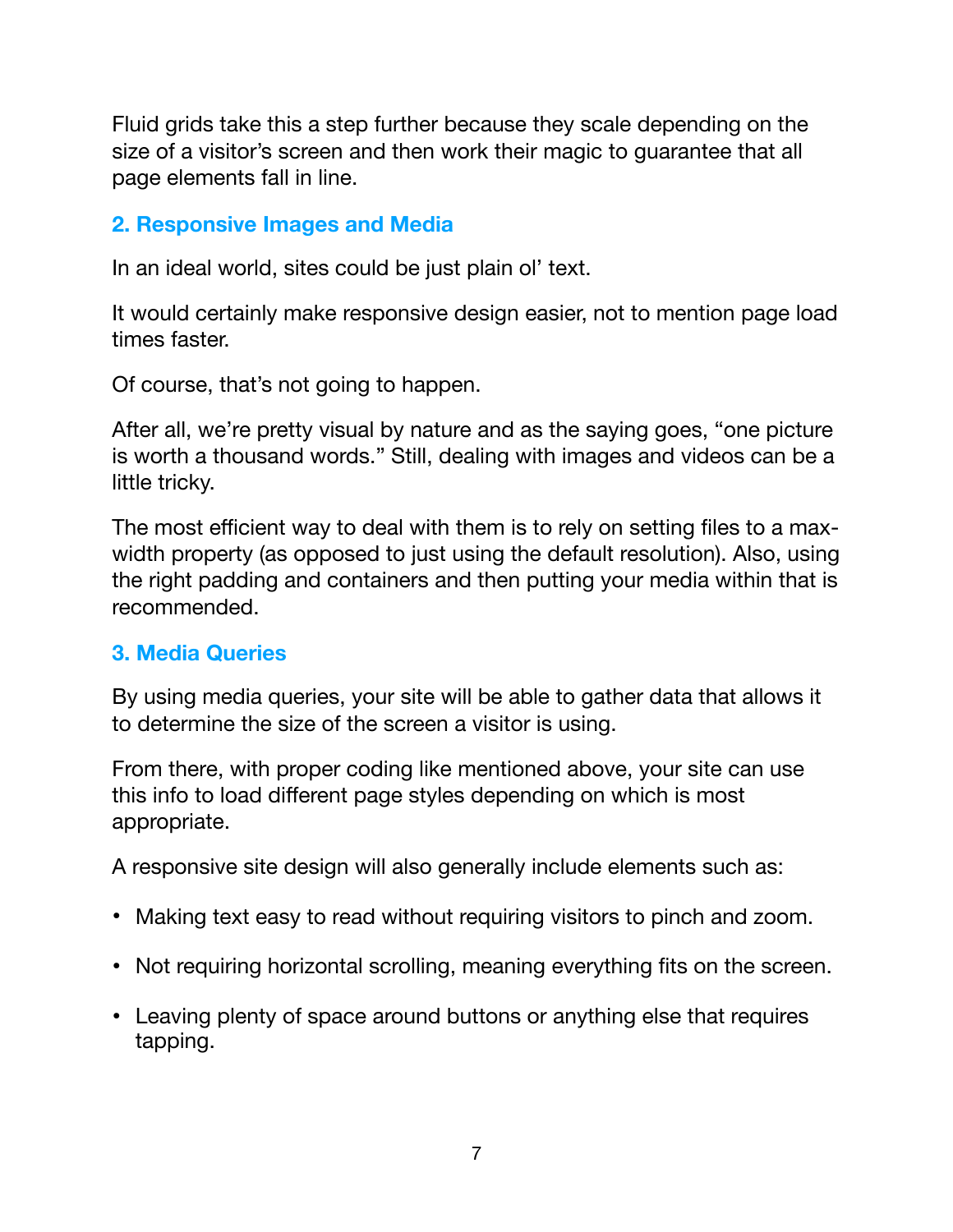These are all the biggest things we keep in mind in terms of responsiveness when designing for clients.

By getting all of them right, your visitors will have a much better experience and you will have a much better chance of converting them into loyal customers.

## <span id="page-7-0"></span>**Website Conversion Essential #2: Fast Load Times**

When a comes to a number of things, your website's page load times can make or break you.

We'll cover specifics in a moment, but here's the gist of what we mean by page load times.

This is the amount of time it takes for someone to see your content on any given page after they've landed on it.

However, it goes a little deeper than that.

It's not a simple as pulling out a stopwatch and concluding, "my website loads in x.x seconds".

Why? Actually, there are two reasons:

- 1. Webpages load piece by piece, not all at once.
- 2. Your website's speed will vary from page to page \*and\* from user to user, depending on their own internet speed, what browser they're using, and what device as well.

## <span id="page-7-1"></span>**Why It Matters**

#### **Conversions**

Given the title of this report, this should come as no surprise.

Two interesting stats to keep in mind, reported by Unbounce:

• Sites that load in five seconds (compared to sites that loaded in 19 seconds) saw 70% longer average sessions.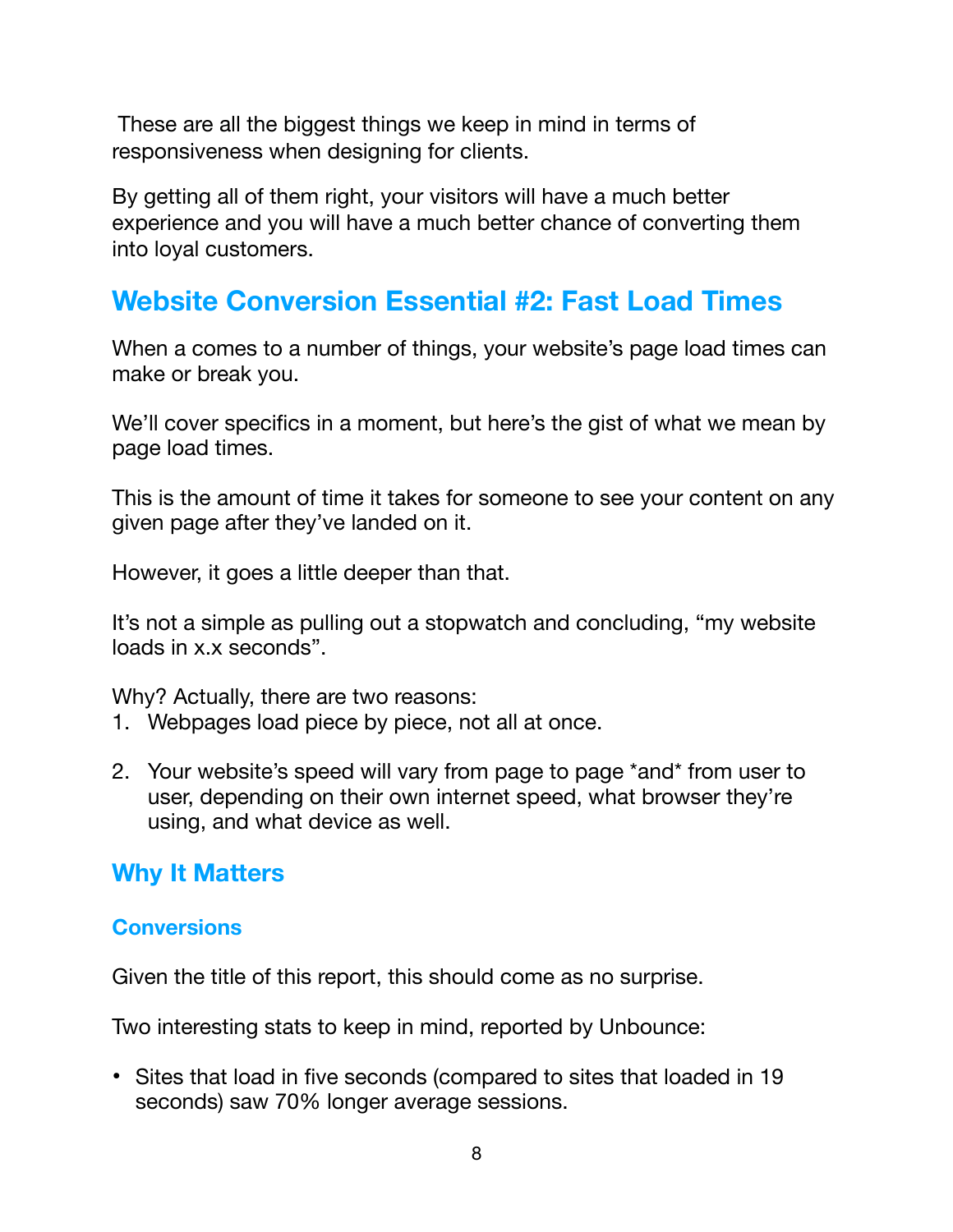• A 100-millisecond delay in load time can cause conversion rates to tank by 7%.

As expected, the slower your site, is the quicker people will leave, and if they're leaving they obviously aren't buying!

To really put this in perspective, here's something else you might find interesting:

Amazon did a test examining how site speed would affect their bottom line.

What they found was that they would lose a projected \$1.6 Billion every single year if they slowed down the site by just one second!

'nough said, right?

#### **Search Engine Ranking**

Yep, SEO isn't just about keywords.

Google values user experience not just with content, but with site performance as well. And this isn't some new change or trend.

All the way since 2010, Google announce they take website load speed into account when ranking websites.

However, it's worth noting that it's certainly not as high on the list compared to content relevance and authority.

Still, it's been noted that if your websites server is slower than two seconds, Google will cut back the amount of crawlers sent to your site.

#### **First Impressions Matter**

In our modern, fast-paced world, we expect speed.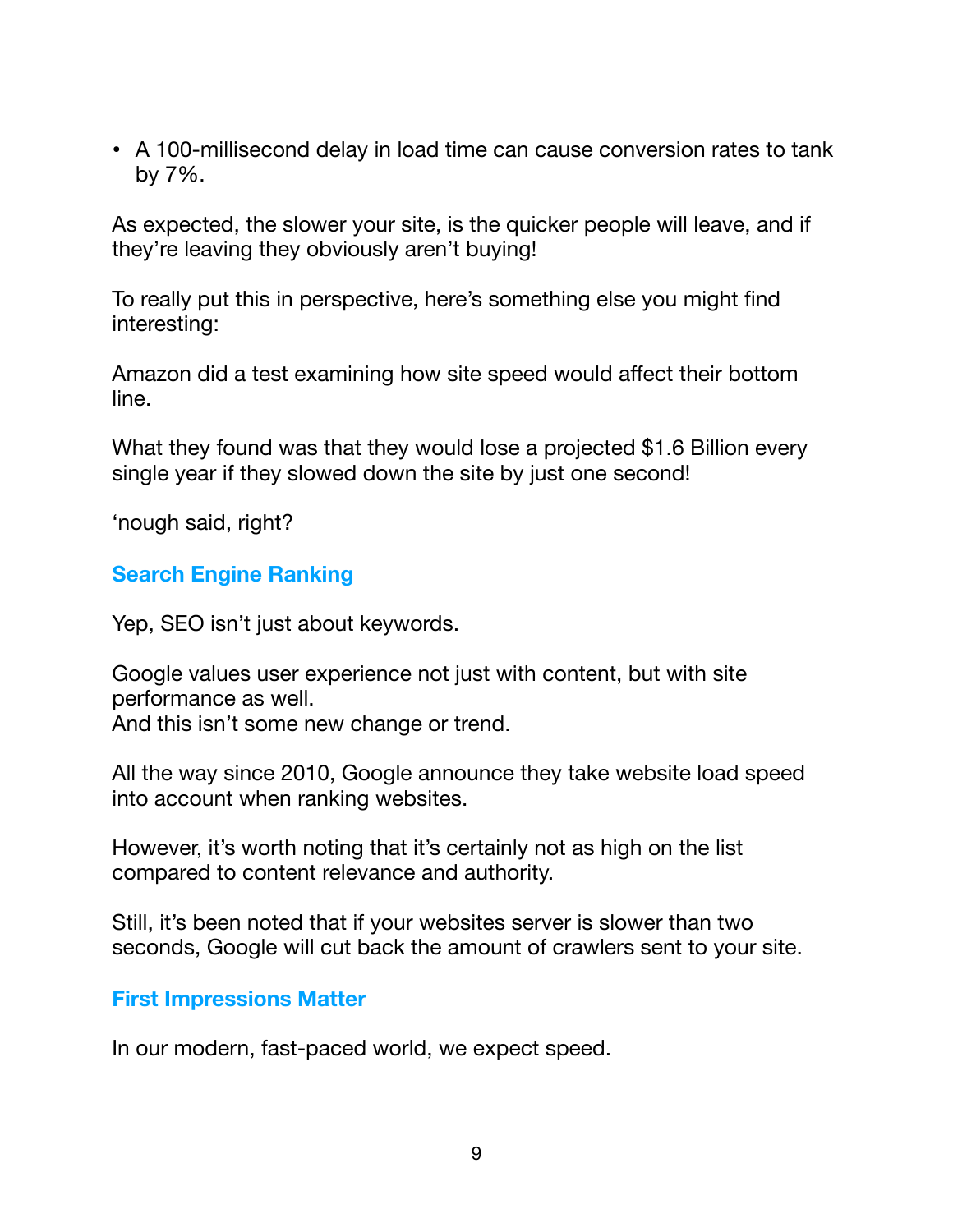Whether consciously or not, visitors to your site will make an instant judgement about your business based on their first encounter.

Fast websites equal happy visitors and mean a much higher chance of converting as you saw above.

We naturally consider faster websites to equal professionalism and reliability.

In a KissMetrics survey:

- 79% of people said they wouldn't return to a site with poor performance
- 52% said quick page loading is important to their "site loyalty"
- 44% said they tell their friends about poor site encounters
- a one-second delay caused a 16% decrease in customer satisfaction

## <span id="page-9-0"></span>**What You Can Do About It**

Here's a sample of three things we focus on here at [PartnerAgency.co:](http://PartnerAgency.co)

#### **Cut Down On HTTP Requests**

An HTTP request is whenever a web browser grabs a file, page, or picture from a web server.

Yahoo once found that HTTP requests can take up a whopping 80% of a given webpage's load time, so this is a great place to start.

Since a browser is limited to 4-8 simultaneous connections (per domain), more requests will naturally mean longer load times.

Here are a few tips to cut down on these requests:

- Use a responsive web design so you don't have to have two different versions of your site.
- Reduce the number of images on a page.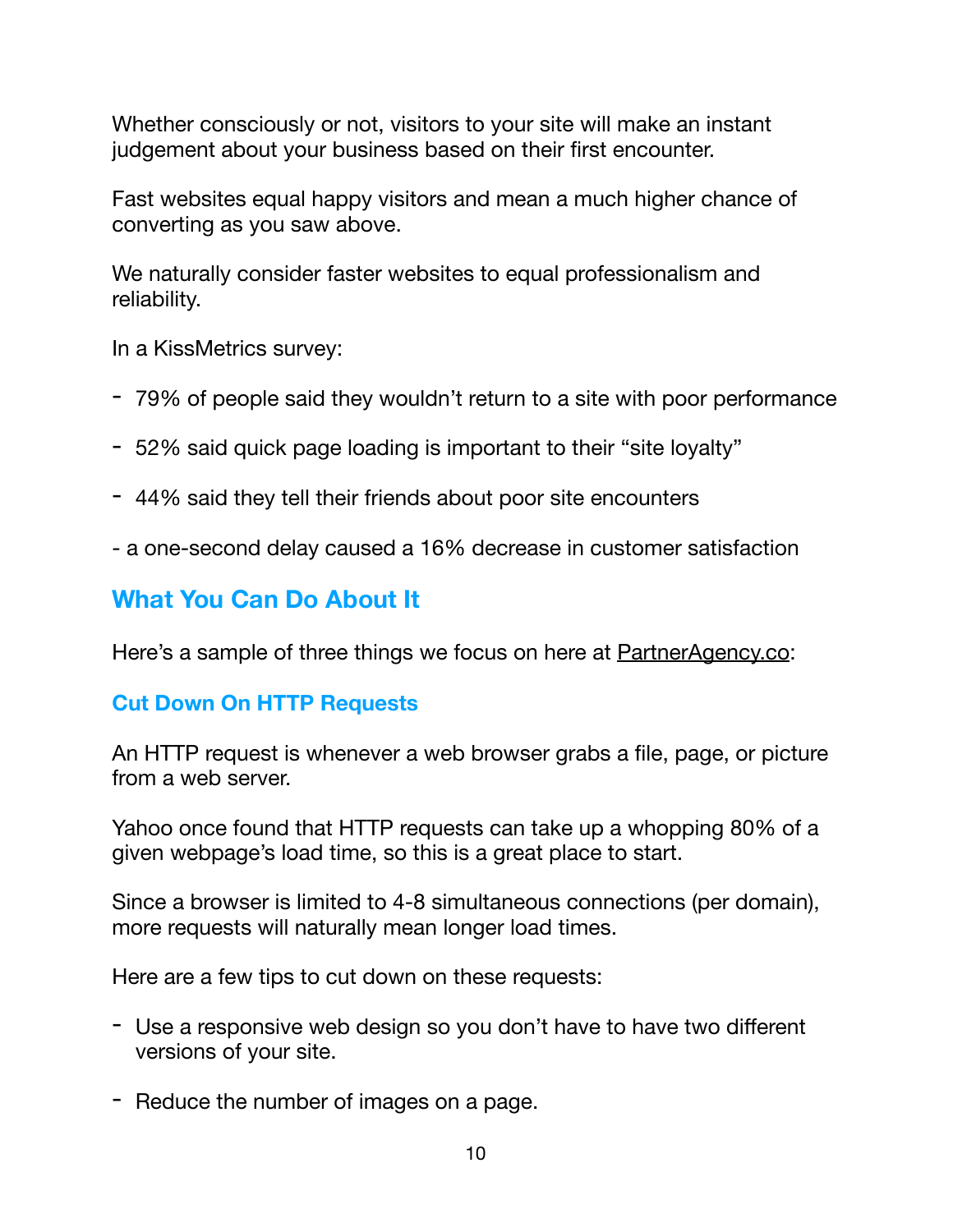- Reduce image file sizes
- Set your site to load JavaScript files at the same time instead of from top to bottom
- Combine CSS files together

#### **Make Use Of Content Delivery Networks (CDNs)**

Your site sits on a server in once specific geographic location; New York for example.

So someone in or around New York may have a different experience loading your site compared to someone in, say, California.

That's where content delivery networks are useful.

A CDN is a collection of web servers across multiple locations so content can be delivered more efficiently (read: faster).

This is often used for static content, which is content or files that don't need to be bothered with once they're uploaded.

#### **Optimize Browser Caching**

Browser caching allows site assets to be downloaded in the background to a hard drive once into a cache - a temporary storage.

When visitors first visit your site, this cache will be empty.

That means the first page they see should load super quick so they stay longer and interact with the site more, which in turn means more of your site is cached and will have faster load times.

## <span id="page-10-0"></span>**Website Conversion Essential #3: Minimal Navigation**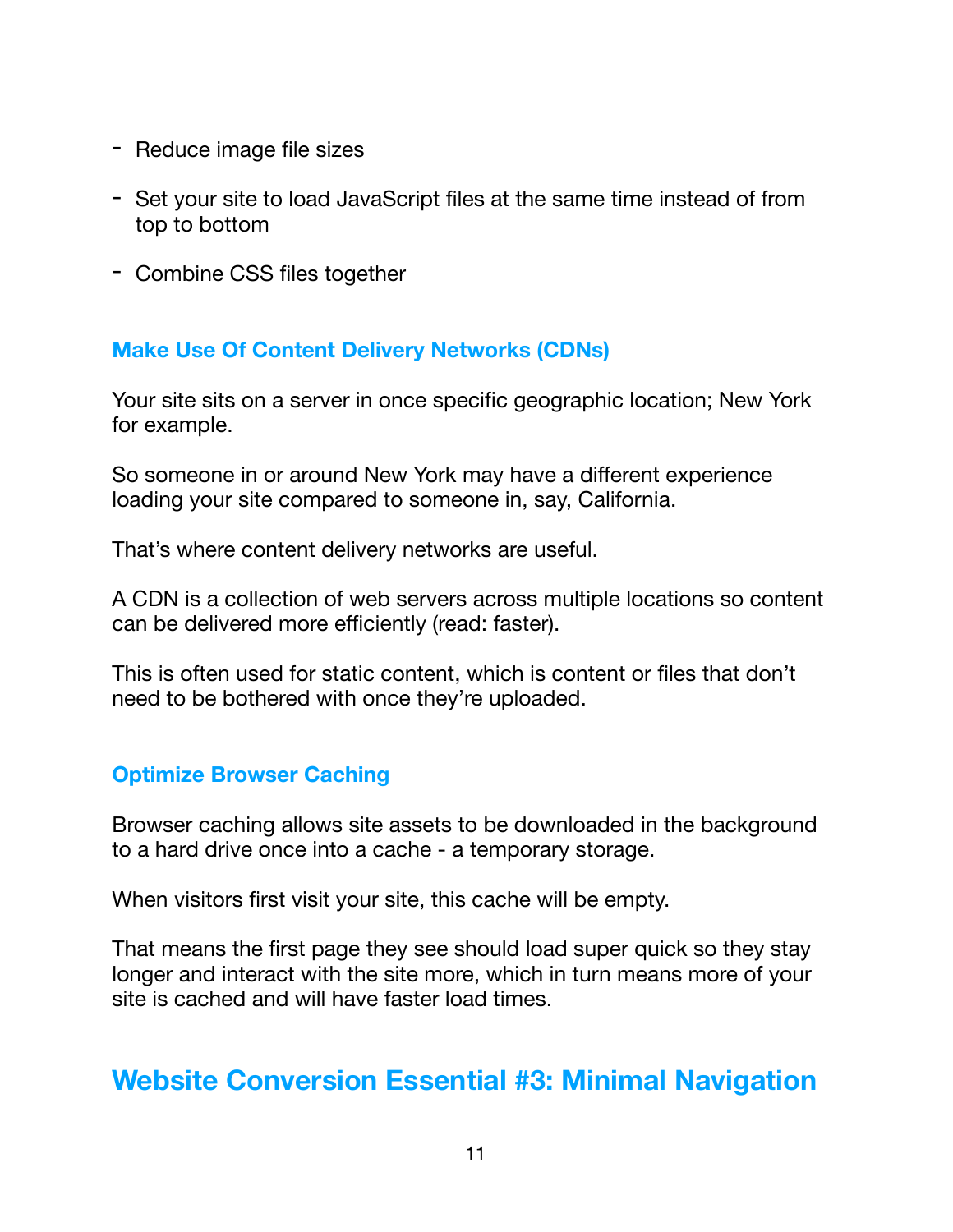Here's another stat for you to consider:

A KoMarketing report found that 37% of those surveyed said a poor site navigation experience was enough of an annoyance for them to leave a site completely.

Depending on what your site is used for, that number could be even higher!

Your navigation menu is a core part of your site.

However, it's an area where less is definitely more.

You don't want to make the mistake of stuffing every since area of your site into a navigation bar and dropdown menus.

## <span id="page-11-0"></span>**How To Optimize Your Site Navigation**

- Limit choices on what to click to the most high value pages
- Consider working in relevant keywords into your navigation
- Got a search bar on your site? Do as Google does and make use of autocomplete
- Test different styles of navigations (ex. Text links vs. dropdown menus vs. flyout menus, etc.)
- Make sure navigation text's meanings are clear

## <span id="page-11-1"></span>**Website Conversion Essential #4: Simple, Easy To Figure Out Info**

Just as with your navigation, you can often improve conversions by keeping two things in mind with your site info and copy: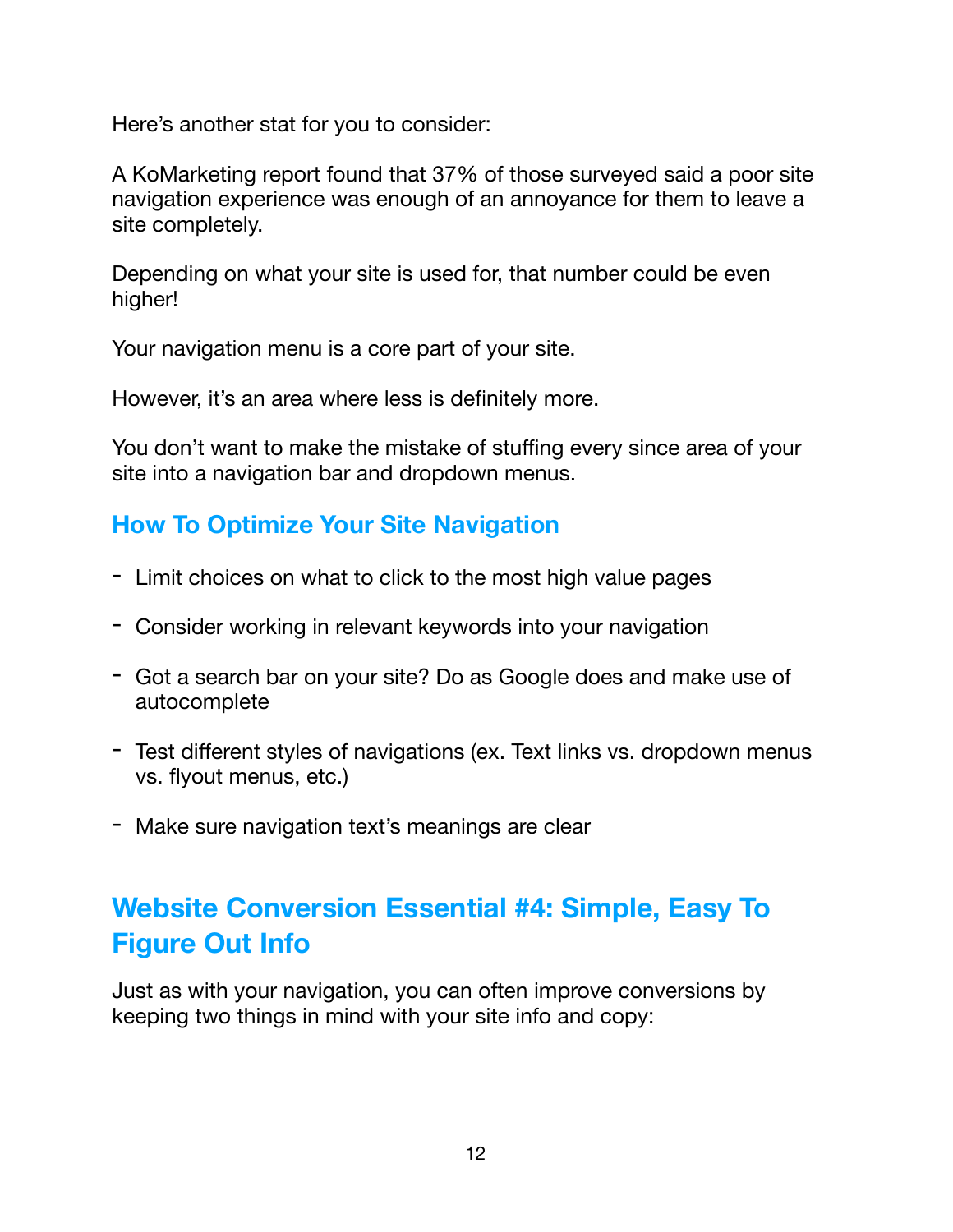1. Avoid the temptation to talk about how great you and your products/ services are. Instead, communicate in a way that answers the question "what's in it for me?," by focusing on the benefits for your customer.

2. Keep info on your site simple and easy to understand, instead of overly technical or jargon-heavy. Also focus on clear communication in general, instead of clever wordplay.

There's a time and place for that sort of thing, but in general, you want information on your site to be clear, easy to understand, and customer focused.

## <span id="page-12-0"></span>**Other Ways To Use Copy And Info To Improve Conversions**

- Call to actions should include action verbs (Ex. **Grab** yours, **start** your free trial, **book** a call, etc.) These should also regularly be tested. You can test different wording, colors, etc.
- Keep the most important info (and call to action) above the fold, instead of making visitors scroll down the page to get to it.
- Make sure your contact info is clearly visible on your home page
- Keep forms simple as well, requesting only the info you need. Less to fill out generally means an easier commitment and will help get more submissions.
- Similar to your navigation (tip #3 above), consider an overall simple or minimalist design.
- If you're running an e-commerce site, remove "speed bumps" that will delay or completely deter customers from buying, such as requiring them to register an account to purchase.
- Make sure that all the info on your site is at a reading level appropriate for your audience. In general, aiming for a 7th or 8th grade reading level will more likely mean your copy is easy enough for anyone to understand.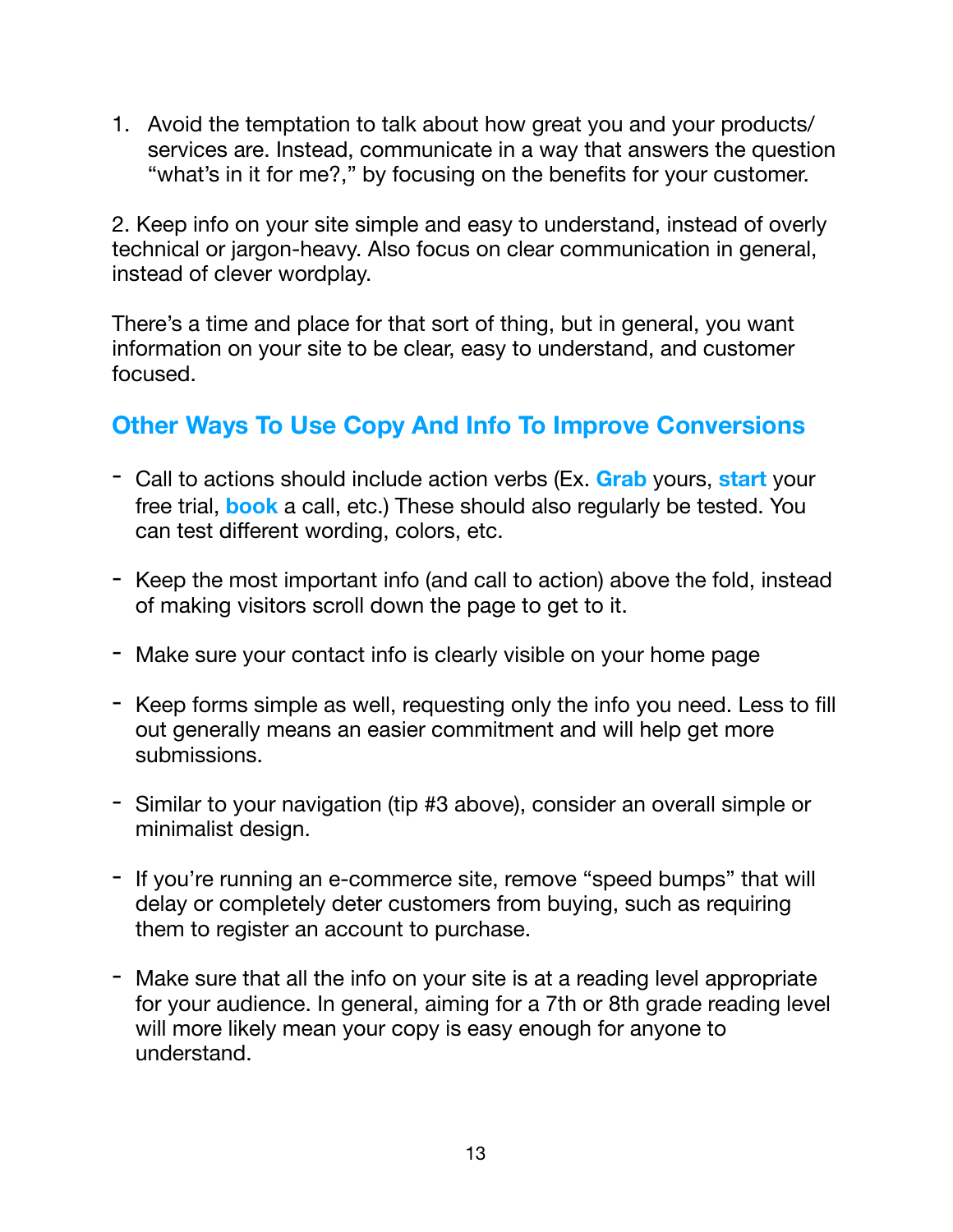## <span id="page-13-0"></span>**Website Conversion Essential #5: Credibility And Social Proof**

These days, people are a lot more savvy and conscious of everything from personal security to where they're spending their hard earned money.

How you demonstrate credibility will depend on what niche you're selling in and what type of product or service you offer, but the following is a great starting point for most people.

First, here are some interesting stats to consider:

- 92% of consumers are more likely to trust non-paid recommendations than any other form of advertising (Nielsen)
- The average person reads 10 online reviews before making a buying decision (Hubspot)
- 92% of people trust recommendations from a friend (Nielsen)
- 88% of consumers trust reviews from other users as much as personal recommendations (Hubspot)

## <span id="page-13-1"></span>**How To Add More Credibility And Proof To Your Site**

#### **TrustPulse**

TrustPulse is a social proof tool you may have seen in action already.

It places notifications for different user actions, typically on the bottom of your site's pages.

For example, when someone signs up, customer reviews, when a purchase is made, etc.

Like this:

Arlette just signed up for TrustPulse! 3 hours ago | V by TrustPulse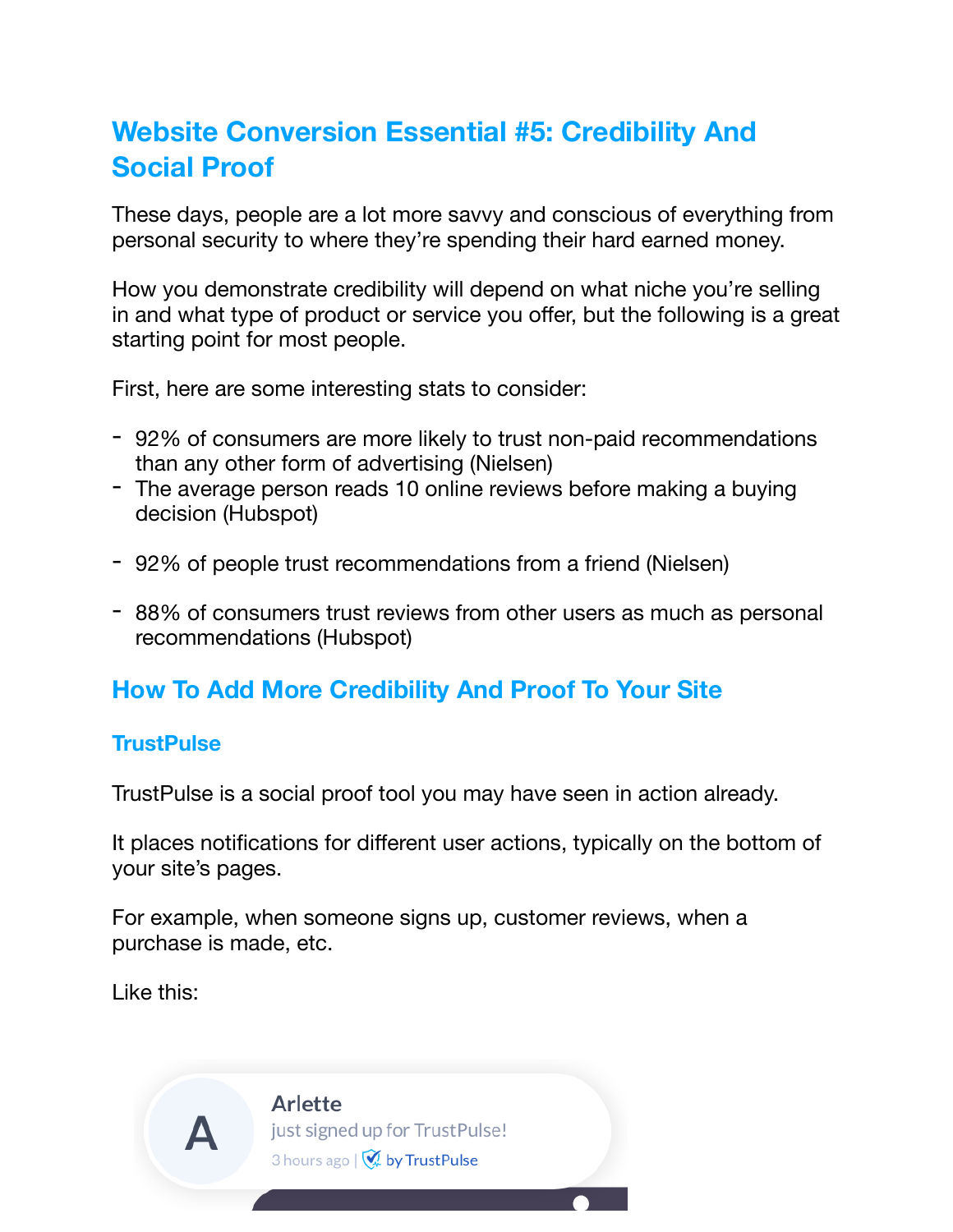It allows you to leverage social proof to instantly increase your site's conversions, by up to 15% (according to [TrustPulse's homepage\)](http://TrustPulse.com).

#### **Testimonials**

Even if you don't want to get as fancy as TrustPulse, simply including regular customer testimonials can boost conversions.

As mentioned above, Nielsen found 92% of people will trust recommendations even from someone they don't know.

#### **Case Studies**

Case studies are a more in-depth form of social proof and convey a lot of authority by turning a success story into longform content.

For example, you could write up a case study showing how your product or service saved someone \$ Theorem \$ are whatever result your customers are looking for that you can deliver.

#### **Media Highlights**

Have you been lucky enough to have your brand mentioned anywhere in the media?

Even local coverage can help build trust and credibility.

You should highlight the most impressive media features where you're trying to convert visitors, and also create a dedicated page with all media coverage that can be viewed all at once.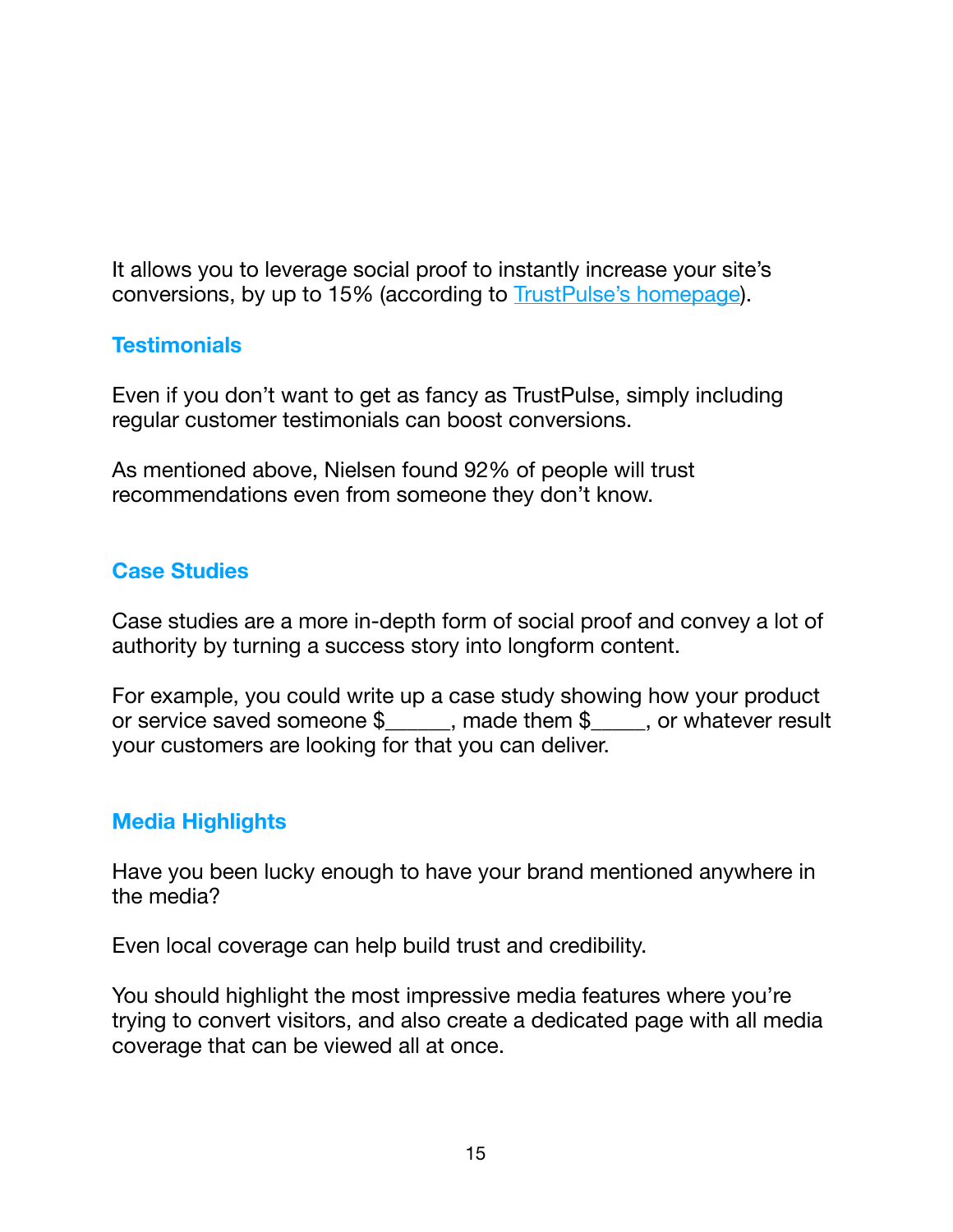Rated The #1 List Building & Prospecting Automation Platform In The World



Make sure to also include media logs for more immediate recognition, especially if it's a major outlet.

If you have video of you being featured anywhere, even better!

Brand Highlights

Depending on what you sell, similar to media highlights, you can feature logos of existing customers and clients.

This is especially great if they are well known, successful companies.

Here's how one company does it - imagine how much credibility this immediate displays and builds trust in potential new customers:

#### **Trust Seals**

There are a number of companies that allow you to verify different aspects of your site, and in turn, get a trust seal to display.

Check out sites like Norton, Truste. Better Business Bureau, McAfee, etc.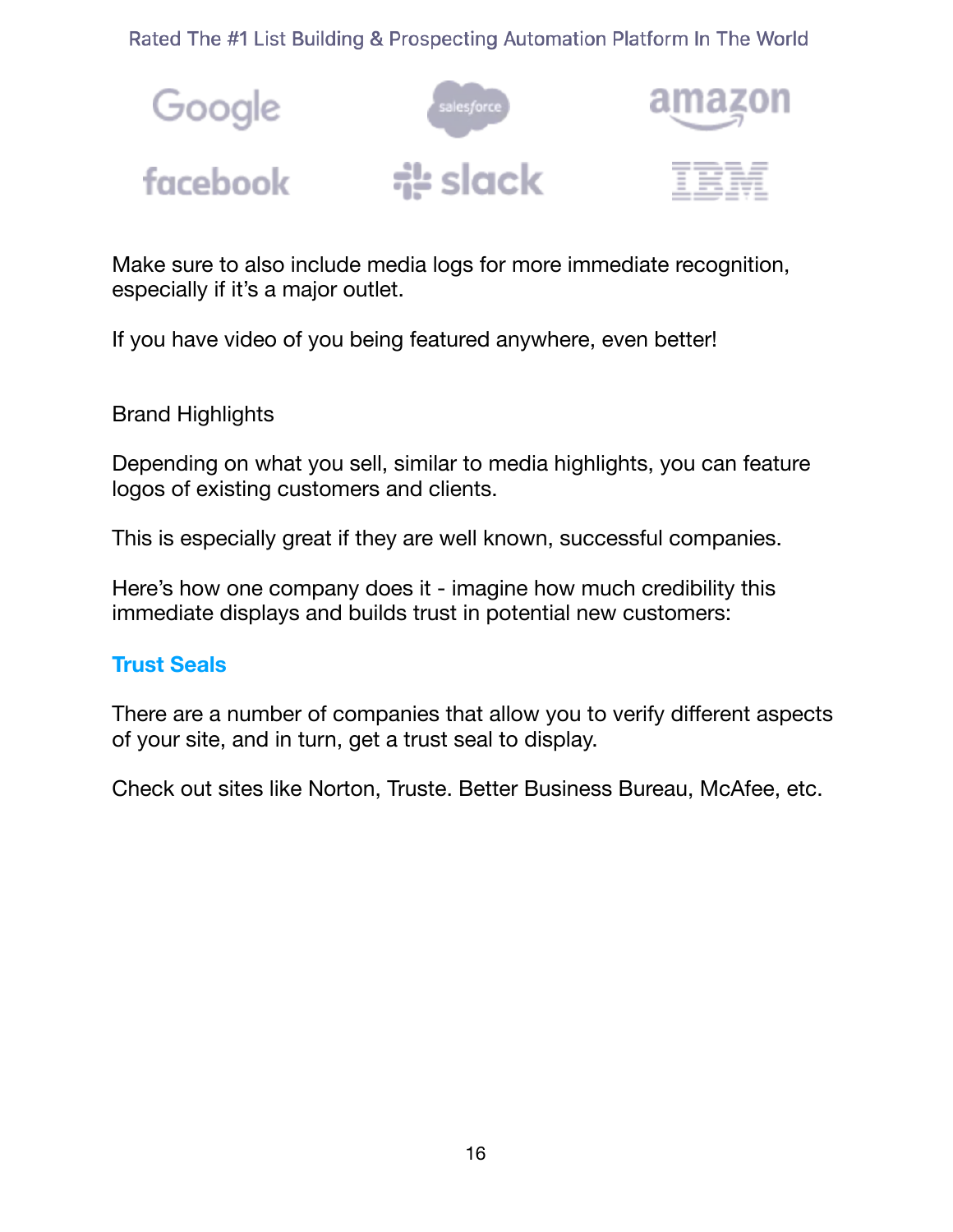

#### **Social Share Counters**

Social share counters can be used on your home page, and are especially helpful in encouraging users to share content on your site.

You can even include them on product pages.

Check out the image below.

Can you see how seeing that many shares might encourage others to do the same?

#### **"Over 1 Billion Served"**

If you've ever visited a certain fast food place, you may have seen how they like to occasionally highlight this statistic under their golden arches.

You can demonstrate the same kind of social proof by highlighting how many people you've been able to help, or even how many different countries your customers are in.

Ex.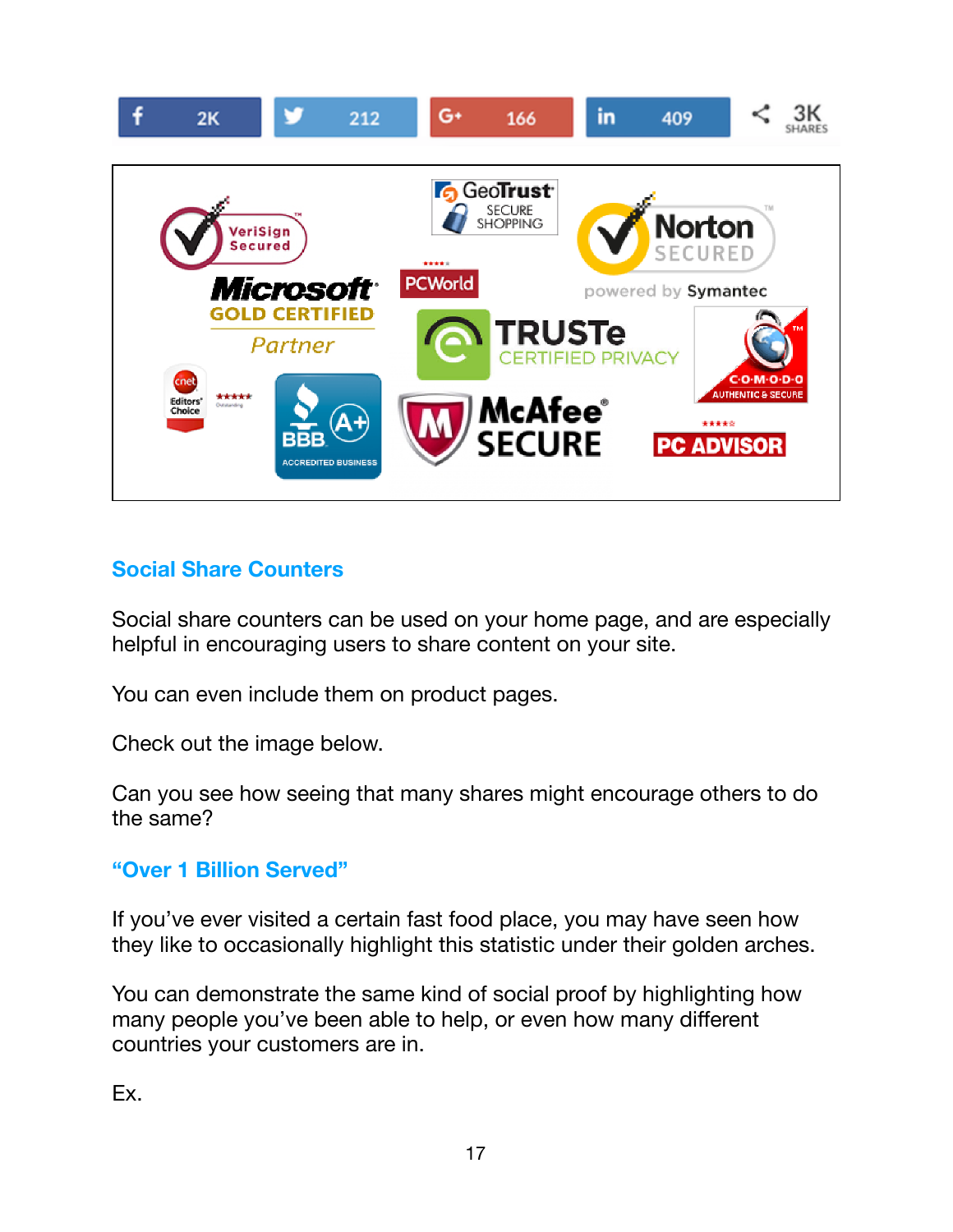

(Notice their use of highlighting some of their successful clients as well, like mentioned above!)

Everything above is really just the tip of the iceberg when it comes to adding proof, but should be plenty to get started.

## <span id="page-17-0"></span>**Bringing It All Together - Analytics**

Of course, to know how much any given change is making an impact (or lack of), you have to keep an eye on your site's analytics.

On top of Google Analytics, at PartnerAgency, we like to use a service called HotJar for our clients.

Check out how they use some of the social proof tips mentioned above:

When someone lands on your site…

HotJar gives you these heat maps to see where visitors are clicking, looking, and scrolling to give priceless data on what their desires and motivations are.

You can even view recordings of visitors in real-time, create feedback polls, see how your forms are converting (or why not), and so on.

If you've never heard of something like this, it might sound kinda spooky at first.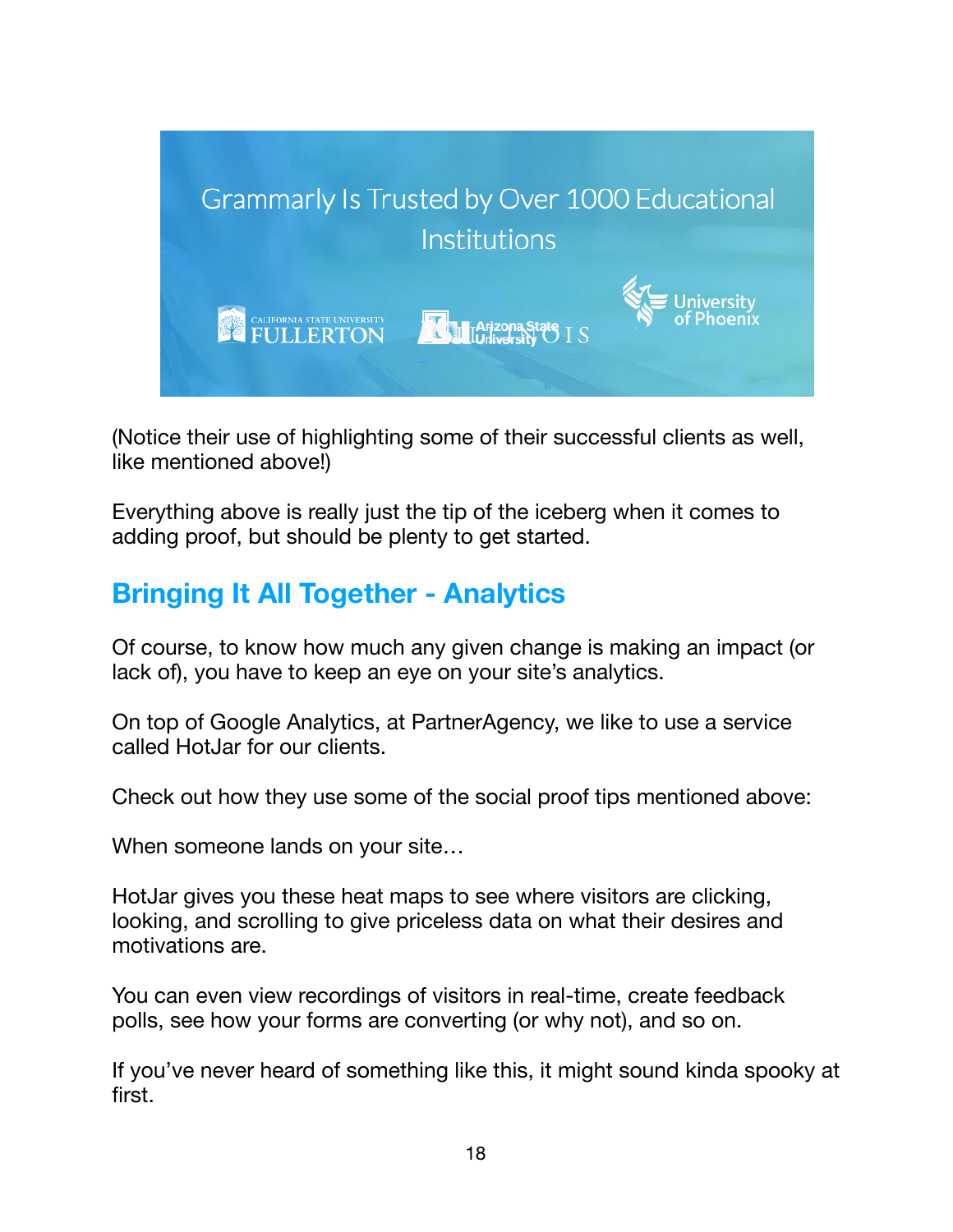

No credit card required

Trusted by more than 500,000 companies worldwide.



But it's totally ethical and a pretty common practice these days.

## <span id="page-18-0"></span>**How To Get HotJar Installed For Free**

As a client of PartnerAgency, on top of building you an eye-catching site to drive and convert more leads for your business…

We can also integrate HotJar for you completely free so you'll have this extra advantage.

They have a "free forever plan" that's perfect for new sites

## <span id="page-18-1"></span>**Get Your Website Questions Answered**

If you value your time and want a site setup using everything we've discuss in this report—without the hassle of doing it on your own— PartnerAgency can help.